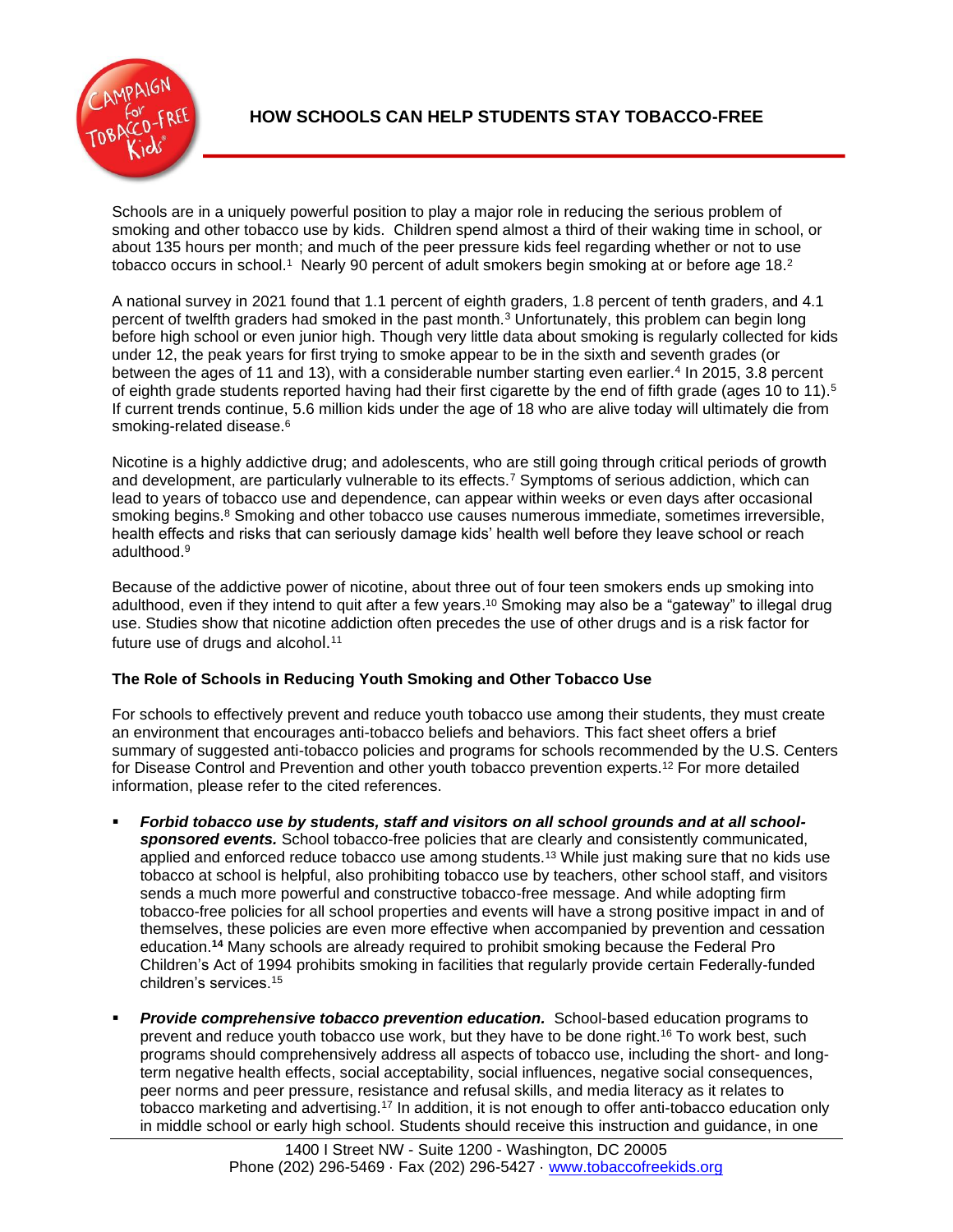form or another, throughout their educational experience.<sup>18</sup> Effective youth tobacco prevention programs are grade and age sensitive, with the most intense instruction in middle school and reinforcement throughout high school.<sup>19</sup>

- Provide program-specific training for teachers. When teachers are trained to properly deliver tobacco prevention curriculum, the success of the overall program is greatly improved.<sup>20</sup> Effective training should include a review of curriculum content, modeling of program activities by skilled trainers and the opportunity for teachers to practice implementing program activities.<sup>21</sup>
- *Involve parents and families in school efforts to prevent tobacco use.* **Families have an** enormous influence on students' tobacco perceptions and attitudes, and family members should be involved in school tobacco-free efforts as much as possible. Programs that include interactive homework assignments that educate and involve parents and other family members not only increase family discussions on this important topic but can lead to better home policies about tobacco use and even encourage adult tobacco users to try to quit.<sup>22</sup>
- **Offer interactive tobacco-free projects for students.** To reinforce the school's tobacco-free policies and strengthen its related programs, schools should offer students opportunities to work on projects to reduce the pro-tobacco influences in their communities. For example, students could do a survey of stores near their school that advertise and sell tobacco products, and then write letters to the store owners urging them to reduce or eliminate their externally visible tobacco-product ads. Similarly, students could start a letter-writing campaign to encourage magazines available in the school library to stop running any tobacco-product advertisements. The Campaign for Tobacco-Free Kids' Kick Butts Day activity guide describes additional anti-smoking projects for students that can be done independently or as part of Kick Butts Day each year: [http://www.kickbuttsday.org/.](http://www.kickbuttsday.org/)<sup>23</sup>
- **Help tobacco-using students and staff quit.** Efforts to reduce tobacco use among school kids must focus on more than just preventing kids from starting. Too many kids already use tobacco products, and these kids need help quitting. Most smokers want to quit smoking. In 2019, nearly half (47.6%) of high school tobacco users tried to quit using tobacco.<sup>24</sup> In 2015, 55.4 percent of adults tried to quit smoking, but only 7.4 percent were successful in staying quit for six months or more.<sup>25</sup> Schools can improve these quitting percentages by providing effective cessation assistance to their students and staff who use tobacco. If school-run cessation programs are not possible, schools can still provide students and staff with information on how to quit and on how to link up with community-based cessation programs—or even bring program representatives to the schools. If there is a shortage of available cessation programs, schools can play an important role in developing new ones by partnering with community health, youth, and other volunteer organizations. In any such efforts, schools should be mindful of the fact that successful cessation approaches differ for kids and adults. Cessation programs for adolescents, for example, should focus more on immediate consequences, offer specific attainable goals, and use contracts that include rewards.<sup>26</sup>
- *Adopt a firm school policy of not accepting any funding, curricula or other materials from any tobacco company.* Tobacco companies produce and market incredibly harmful and addictive products, and they rely on kids to replace their adult customers who die or quit. For that reason, schools should be completely off limits to tobacco companies. But the major cigarette companies still try to get schools to accept all sorts of assistance—like book covers, industry sponsored tobacco prevention curricula and "anti-youth-smoking" funding books—as part of their much broader public relations and political strategies. Some schools say that the only way they can offer tobacco prevention programs and materials to their students is by taking these tobacco-company "gifts." Yet, in many cases, the schools have not even tried to find or develop alternative sources of income or assistance. Regardless, accepting tobacco company funding and materials always benefits the tobacco companies a lot more than the school, and it's always a bad deal for our kids.<sup>27</sup>
- *Evaluate the school's tobacco-free programs at regular intervals.* Schools should regularly evaluate their success at implementing smoke-free policies, programs and curriculum components, as well as their success at decreasing students' tobacco use. Such evaluations are necessary for schools to determine which areas of their program need improvement, as well as to demonstrate the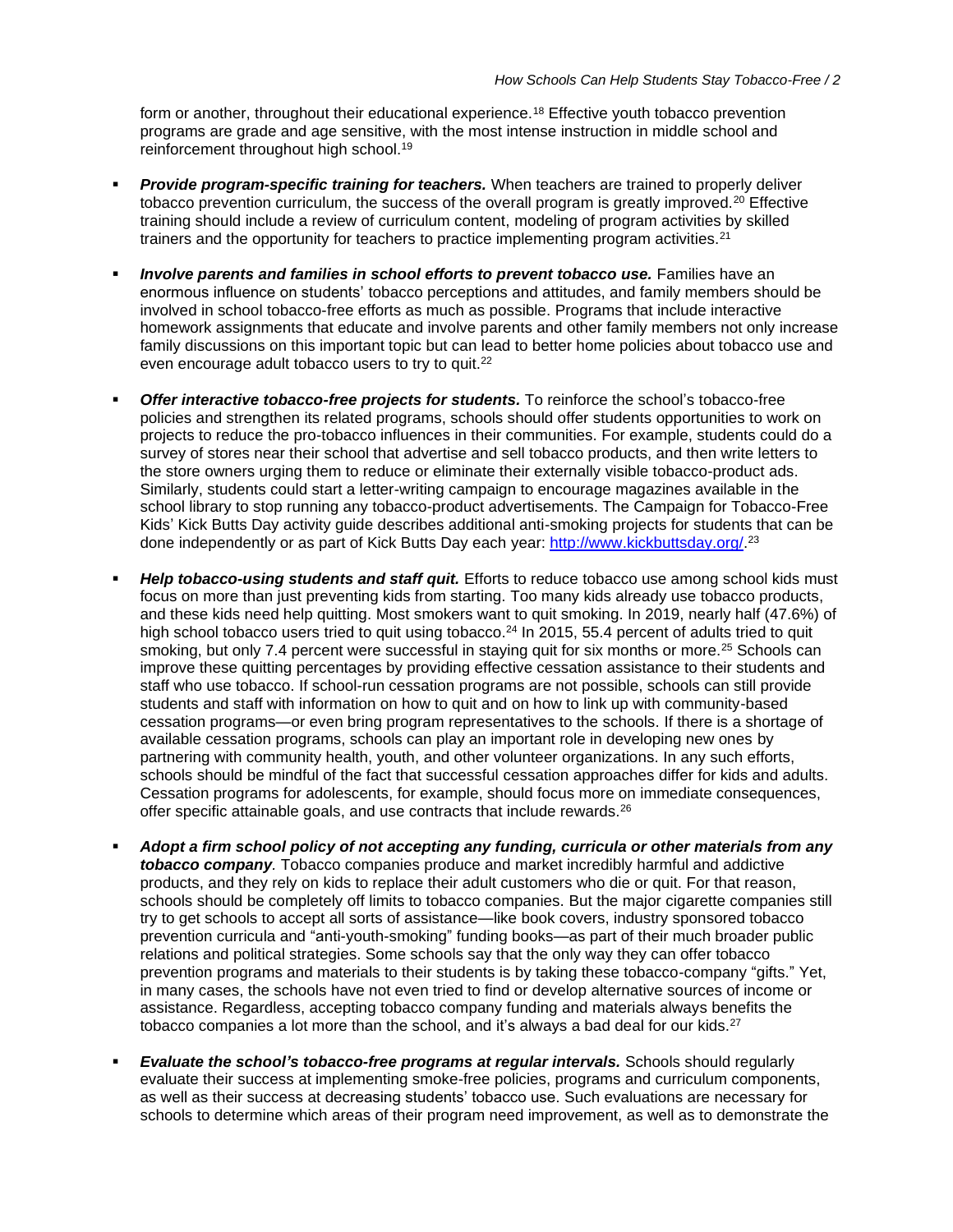positive effects of the program to students, parents and the community, as well as to other schools who have not adopted tobacco prevention programs.

By taking some or all of these steps, schools can have an enormous impact on the current and future health and well-being of their students.

## *Campaign for Tobacco-Free Kids, December 15, 2021*

## **For more information, see factsheets at**

**[http://www.tobaccofreekids.org/facts\\_issues/fact\\_sheets/toll/tobacco\\_kids/.](http://www.tobaccofreekids.org/facts_issues/fact_sheets/toll/tobacco_kids/)**

<sup>6</sup> HHS, "The Health Consequences of Smoking—50 Years of Progress: A Report of the Surgeon General," 2014,

[http://www.surgeongeneral.gov/library/reports/50-years-of-progress/index.html.](http://www.surgeongeneral.gov/library/reports/50-years-of-progress/index.html)

<sup>7</sup> HHS, "The Health Consequences of Smoking—50 Years of Progress: A Report of the Surgeon General," 2014,

[http://www.surgeongeneral.gov/library/reports/50-years-of-progress/index.html.](http://www.surgeongeneral.gov/library/reports/50-years-of-progress/index.html)

<sup>8</sup> DiFranza ,JR, et al., "Initial symptoms of nicotine dependence in adolescents," *Tobacco Control* 9:313-19, September 2000.

9 HHS, "Preventing Tobacco Use Among Youth and Young Adults: A Report of the Surgeon General," 2012,

[http://www.surgeongeneral.gov/library/reports/preventing-youth-tobacco-use/full-report.pdf.](http://www.surgeongeneral.gov/library/reports/preventing-youth-tobacco-use/full-report.pdf) See also, Campaign for Tobacco-Free Kids (TFK) factsheet, *Smoking's Immediate Effects on the Body*, [http://tobaccofreekids.org/research/factsheets/pdf/0264.pdf.](http://tobaccofreekids.org/research/factsheets/pdf/0264.pdf)

<sup>10</sup> HHS, "Preventing Tobacco Use Among Youth and Young Adults: A Report of the Surgeon General," 2012,

[http://www.surgeongeneral.gov/library/reports/preventing-youth-tobacco-use/full-report.pdf.](http://www.surgeongeneral.gov/library/reports/preventing-youth-tobacco-use/full-report.pdf)

<sup>12</sup> Information and recommendations for school policies have been derived from CDC, *Guidelines for School Health Programs to Prevent Tobacco Use and Addiction*, *MMWR*, 43(RR-2), February 25, 1994, [www.cdc.gov/mmwr/preview/mmwrhtml/00026213.htm.](http://www.cdc.gov/mmwr/preview/mmwrhtml/00026213.htm) 

<sup>13</sup> Grimes, J, et al., "Educational factors influencing adolescent decision-making regarding use of alcohol and drugs," *Jnl of Alcohol and Drug Education* 35:1-15, Fall 1989.

<sup>15</sup> Title 20 USC 6081.

16 See TFK fact sheet, School-Based Programs Reduce Tobacco Use, [http://www.tobaccofreekids.org/research/factsheets/pdf/0050.pdf.](http://www.tobaccofreekids.org/research/factsheets/pdf/0050.pdf)

<sup>17</sup> Flay, B, "Psychosocial approaches to smoking prevention: a review of findings," *Health Psychology* 4(5):449-88, Sept 1985. See, also, Best, J, et al., "Preventing cigarette smoking among school children," *Annual Reviews of Public Health* 9:161-201, 1988.

<sup>20</sup> Connell, D, et al., "Summary of findings of the school health education evaluation: health promotion effectiveness, implementation, and costs," *Jnl of School Health* 55(8):316-21, October 1985. See, also, Gold, RS, et al., "Summary and conclusions of the THTM evaluation: the expert work group perspective," *Jnl of School Health* 61(1):39-42, January 1991.

<sup>21</sup> Tortu, S, et al., "School-based smoking prevention: the teacher training process," *Preventive Medicine* 18(2):280-90, March 1989. See, also, Perry, C, et al., "Evaluating the statewide dissemination of smoking prevention curricula: factors in teacher compliance," *Jnl of School Health*  60(10):501-4, December 1990.

<sup>22</sup> Perry, C, et al., "Parental involvement in cigarette smoking prevention: two pilot evaluations of the 'Unpuffables Program,'" *Jnl of School Health* 60(9): 443-7, November 1990.

<sup>23</sup> For more information on Kick Butts Day, visit www.kickbuttsday.org.

<sup>1</sup> See e.g., Jackson C, "Initial and experimental stages of tobacco and alcohol use during late childhood: relation to peer, parent, and personal risk factors," A*ddictive Behaviors* 22(5):685-98, Sept-Oct 1997. See, also, Banks, M, et al., "Adolescent attitudes to smoking: their influence on behavior," *Int'l Jnl of Health Education* 24(1):39-44, 1981.

<sup>2</sup> United States Department of Health and Human Services. Substance Abuse and Mental Health Services Administration. Center for Behavioral Health Statistics and Quality. National Survey on Drug Use and Health, 2014. ICPSR36361-v1. Ann Arbor, MI: Inter-university Consortium for Political and Social Research [distributor], 2016-03-22[. http://doi.org/10.3886/ICPSR36361.v1](http://doi.org/10.3886/ICPSR36361.v1).

<sup>3</sup> University of Michigan, Monitoring the Future Study, 2021, [http://monitoringthefuture.org/data/21data/Cigarettes/Cigarette\\_jsFigures.htm.](http://monitoringthefuture.org/data/21data/Cigarettes/Cigarette_jsFigures.htm) [This school-based study does not survey kids who have dropped out of school, who tend to have higher smoking rates].

<sup>4</sup> Miech, RA, et al*., Monitoring the Future National Survey Results on Drug Use, 1975-2015: Volume 1, Secondary School Students*, Ann Arbor, Institute for Social Research, The University of Michigan, 2016. [http://www.monitoringthefuture.org/pubs/monographs/mtf-vol1\\_2015.pdf.](http://www.monitoringthefuture.org/pubs/monographs/mtf-vol1_2015.pdf)

<sup>5</sup> Miech, RA, et al*., Monitoring the Future National Survey Results on Drug Use, 1975-2015: Volume 1, Secondary School Students*, Ann Arbor, Institute for Social Research, The University of Michigan, 2016. [http://www.monitoringthefuture.org/pubs/monographs/mtf-vol1\\_2015.pdf.](http://www.monitoringthefuture.org/pubs/monographs/mtf-vol1_2015.pdf)

<sup>&</sup>lt;sup>11</sup> HHS, Preventing Tobacco Use Among Youth and Young Adults: A Report of the Surgeon General, HHS, Centers for Disease Control and Prevention, National Center for Chronic Disease Prevention and Health Promotion, Office on Smoking and Health, 2012. See also, TFK factsheet, *Smoking and Other Drug Use*, [http://tobaccofreekids.org/research/factsheets/pdf/0106.pdf.](http://tobaccofreekids.org/research/factsheets/pdf/0106.pdf) 

<sup>14</sup> Pentz, M, et al., "The power of policy: the relationship of smoking policy to adolescent smoking," *American Jnl of Public Health (AJPH)*, 79:857-62, July 1989.

<sup>18</sup> National Cancer Institute, "School programs to prevent smoking: the National cancer Institute's guide to strategies that succeed", 1990, HHS publication no. (NIH) 90-500.

<sup>19</sup> Glynn, T, "Essential elements of school-based smoking prevention programs," *Jnl of School Health* 59(5):181-8, May 1989. Murray, D, et al., "Five- and six-year follow-up results from four seventh-grade smoking prevention strategies," *Jnl of Behavioral Medicine* 12(2):207-18, 1989. See, also, Flay, B, et al., "Six-year follow-up of the first Waterloo School Smoking Prevention Trial," *AJPH* 79(10):1371-6, October 1989.